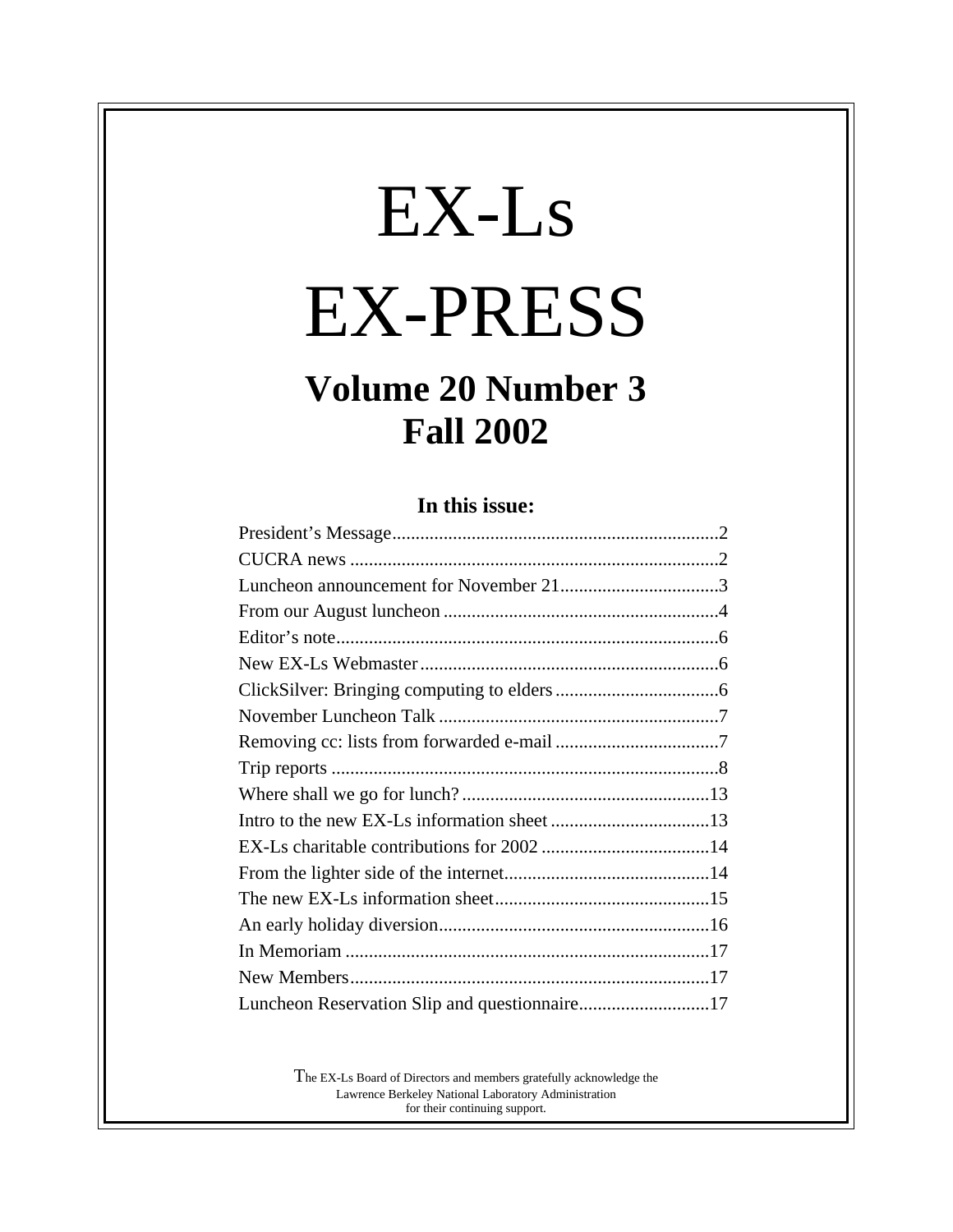Volume 20 #3: Fall 2002 (Published October 2002)

#### **PRESIDENT'S MESSAGE Bob Birge**

Greetings:

This is my last President's message. It has been a great year, with wonderful luncheon speakers provided by our Vice President and soon to be President Bob Fulton. Charlotte Scales has resigned from the board, and her place as First Vice President will be taken by Sig Rogers, with Gene Binnall signing on as Second VP: Welcome, Sig and Gene. We also recently learned with some distress that Shirley Ashley is resigning as secretary (after 17 years!), effective the end of the year. She will be hard to replace, but the search has begun. Meanwhile, for the next luncheon on November 21, Jim Triplett, Head of Engineering, will tell us about some of the exciting new engineering design tools coming into use. I, unfortunately, will not be able to attend because my wife and I will be in Costa Rica. Trip report will come at a later date! Bob Fulton will take over in any case. As you know, Dave Stevens has taken over as editor of our Ex-Ls newsletter, and is doing a superb job. Many thanks to Dave and Bob.

#### **CUCRA News**

#### **October Meeting and Health Symposium**

The October Council of UC Retirement Associations (CUCRA) meeting was preceded by a oneday symposium on health care for seniors. The symposium message was mixed: seniors are healthier and communities are becoming more attuned to and supportive of seniors, but Medicare and the health insurance industry in general are in trouble. We are seeing confirmation of this last during UC's open enrollment period for health insurance this year. The Regents have committed funds to cover approximately two-thirds of the HMO rate increases, and individuals will have to absorb the remainder.

At the CUCRA meeting it was reported that the Regents have agreed to an ad hoc COLA for PERS members who took the 1991 VERIP, to bring them into parity with those who took UCRS-VERIP I. More details of the symposium and CUCRA meeting are available from Bob Fulton, EX-Ls representative to CUCRA, rlfulton4@juno.com.

#### **CUCRA Travel Interest Group**

The CUCRA Travel Interest Group is sponsoring a Baltic Cruise, May 24 to June 7, 2003. It will visit Dover, Oslo, Copenhagen, Rostock (for Berlin), Tallinn (Estonia), St. Petersburg, Helsinki, and Stockholm, with an optional two night pre-cruise package in either Windsor or Dover. For full details and reservations, contact Pat Reimnitz, Carefree Vacations, 7946 Ivanhoe Avenue, Suite 102, La Jolla, CA 92037, telephone: 858-459-4074 or toll free: 800-683-4074, email: PReimnitz@sdtg.com. For general information, contact Rosemary Norling, Travel Interest Group representative, telephone: 858-453-0908 or email: Rnorling@ucsd.edu.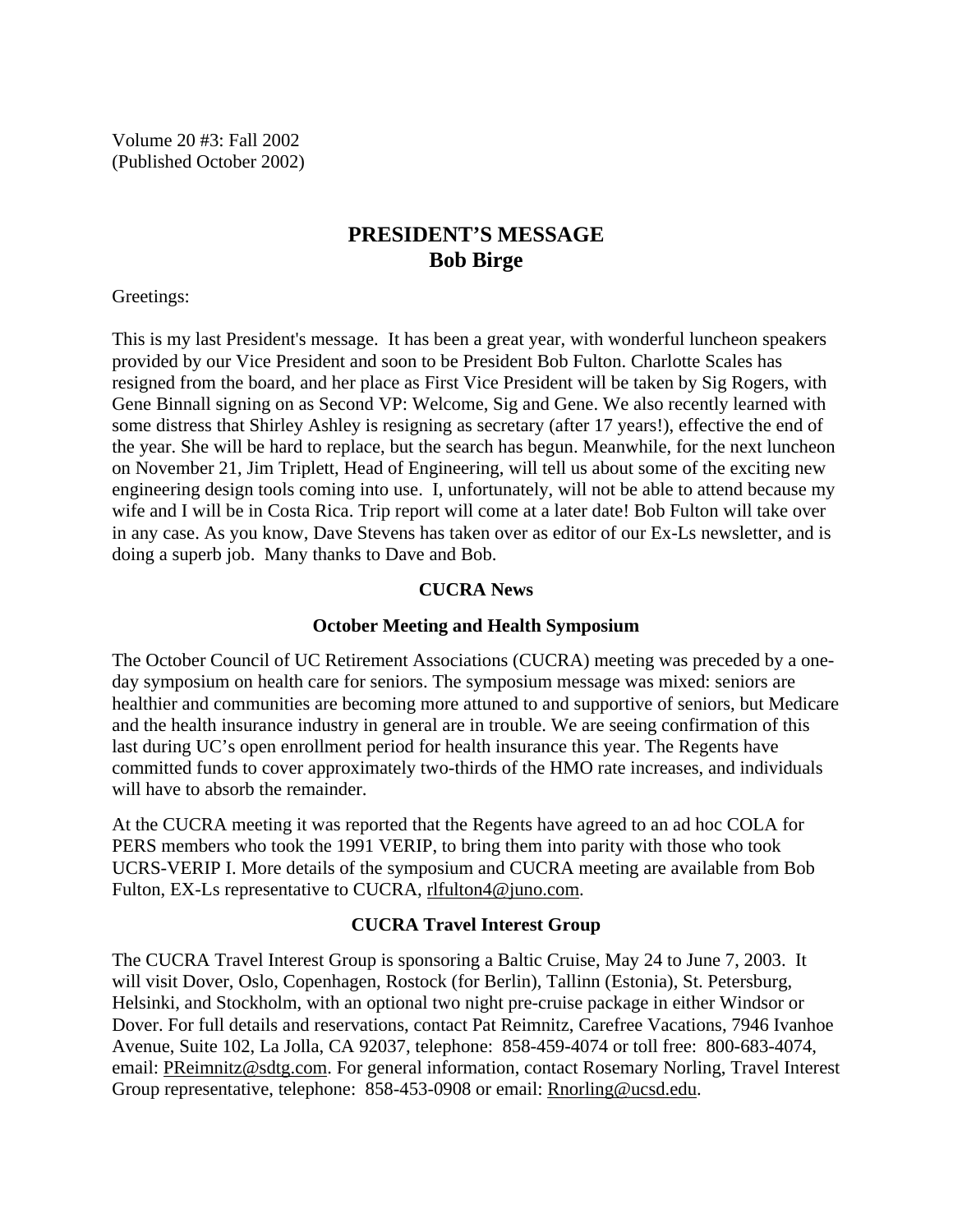

#### **2002 Fall Lunch**

**Date: Thursday, November 21, 2002**

**Where: Spenger's Fresh Fish Grotto 1919 Fourth St. Berkeley**

**Time: No-host Bar: 11:30 AM Lunch Served: 12:00 Noon**

**Speaker: Jim Triplett, Head of Engineering, LBNL**

**Subject: Engineering at LBNL in the 21st century**

- **Menu: Bay Shrimp Louie Salad (with cup of chowder) Parmesan Petrale Sole with Lemon Caper Butter (with dinner salad) Flatiron Steak with mushroom demi-glaze (with dinner salad)**
- **Cost: \$18 per person (PREPAID)**
- **Reservations: Payable to EX-Ls. Send to Inge Henle 820 Villa Lane #3 Moraga, CA 94556**

**Spenger's management policy makes it absolutely imperative that they receive reservations by November 15, 2002**

**(Reservation slip on last page)**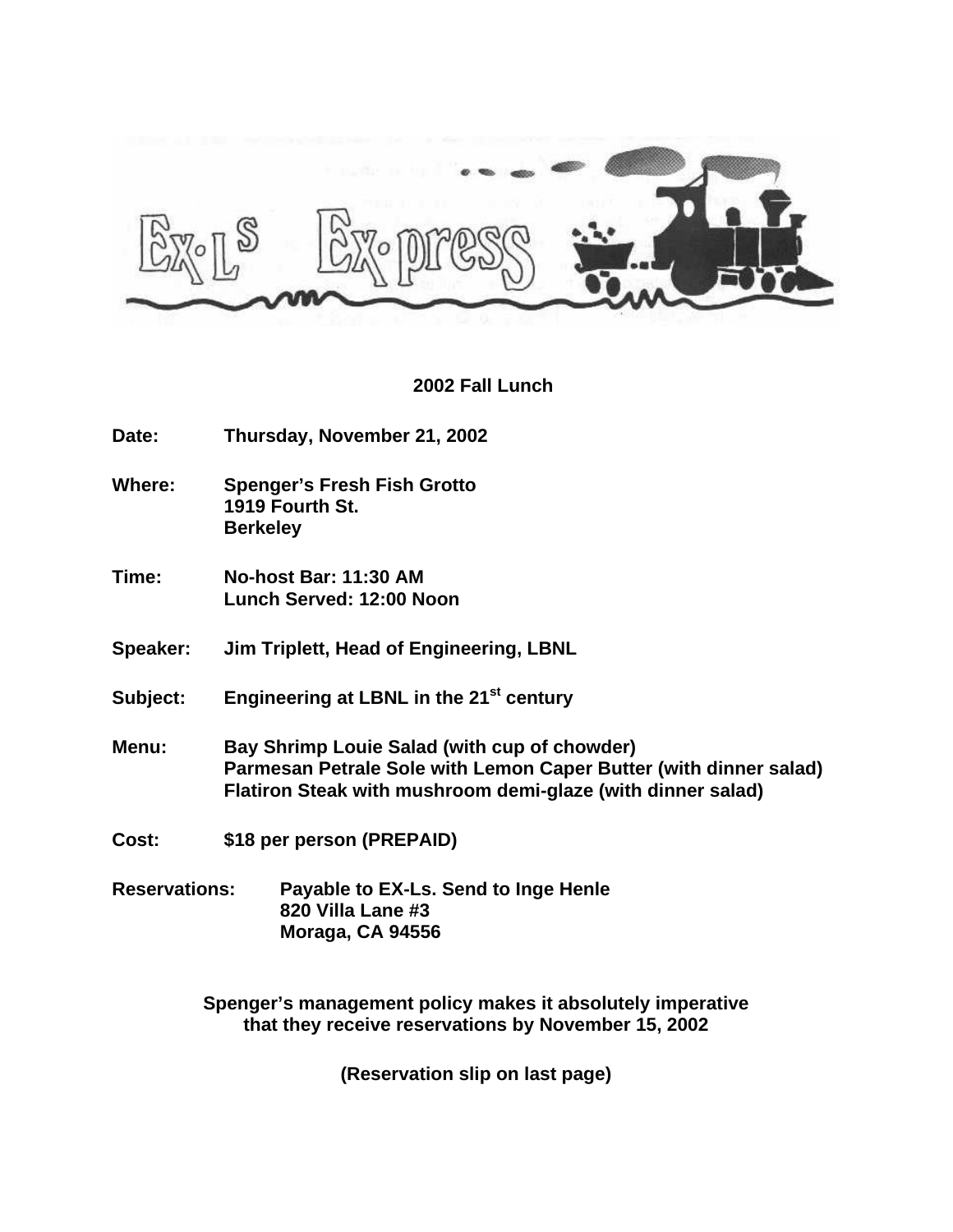### **From our August lunch**

*Reported by Bob Fulton, EX-Ls VP #1*: Our speaker for the August 15, 2002 luncheon was Linda Schneider, Lawrence Hall of Science Marketing Director, who described the "Forces That Shape the Bay Roadshow". Linda discussed the development and status of the new LHS permanent outdoor exhibit entitled "Forces That Shape theBay" that is being completed outside the Lawrence Hall of Science and overlooks the Bay itself.

The brain child of current LHS Director Dr. Ian Carmichael, the \$2.5 million exhibit got its start with a donation from the UC Class of 1948, with additional funding from EBMUD and the National Science Foundation. The exhibit illustrates the forces - such as water, plate tectonics, and mountain building - that created and have continued to shape San Francisco Bay during the last 15,000 years. The exhibit has been designed as a permanent outdoor learning lab with hands-on, interactive displays of nature's giant sculpting tools. Linda's talk showed how some of the displays were developed and constructed. You can learn more about the Forces That Shaped the Bay exhibit on the Lawrence Hall of Science website: www.lhs.edu.

*From Roving Correspondent Shirley Ashley, EX-Ls Secretary, table-hopping in August*: It is always great to see "old" friends. I drove up to the parking lot just as Darlene and Jack Franck arrived and when I asked what they had done lately they replied they had just celebrated their 60th wedding anniversary by taking their family on a cruise in Alaska. Exciting!

Paul and Barbara Hernandez celebrated their 60th also by going to see Robert Goulet in South Pacific and greeting 50 family and friends at the Pan Pacific Hotel in San Francisco.

Then before I got into the door I was greeted by my old friend Frank Garnier - I missed seeing Maxine, Frank's wife. Years ago I had worked for her father, Mr. Amesbury. He handled all the transportation duties and more in the Stores Department…Yep that was back in the early days of the lab: in 1947 to be exact, when I was very young, naïve, and pretty much in awe of everything that went on around me up there.

As I walked around the room the noise level was high and the conversations lively. Ellie Ralph looked well and happy; her sister Gwen reminded me that it was just a year ago that she had driven Ellie to the ER after the luncheon when she had suffered a heart attack. Thankfully she is fully recovered now.

Nina and Earl Hazelton were just back from visiting family in Ottawa, Canada. Bob Everett and his wife Judy attended the National Bowling tourney held in Billings, Montana, in June, and then they visited Cody and Yellowstone.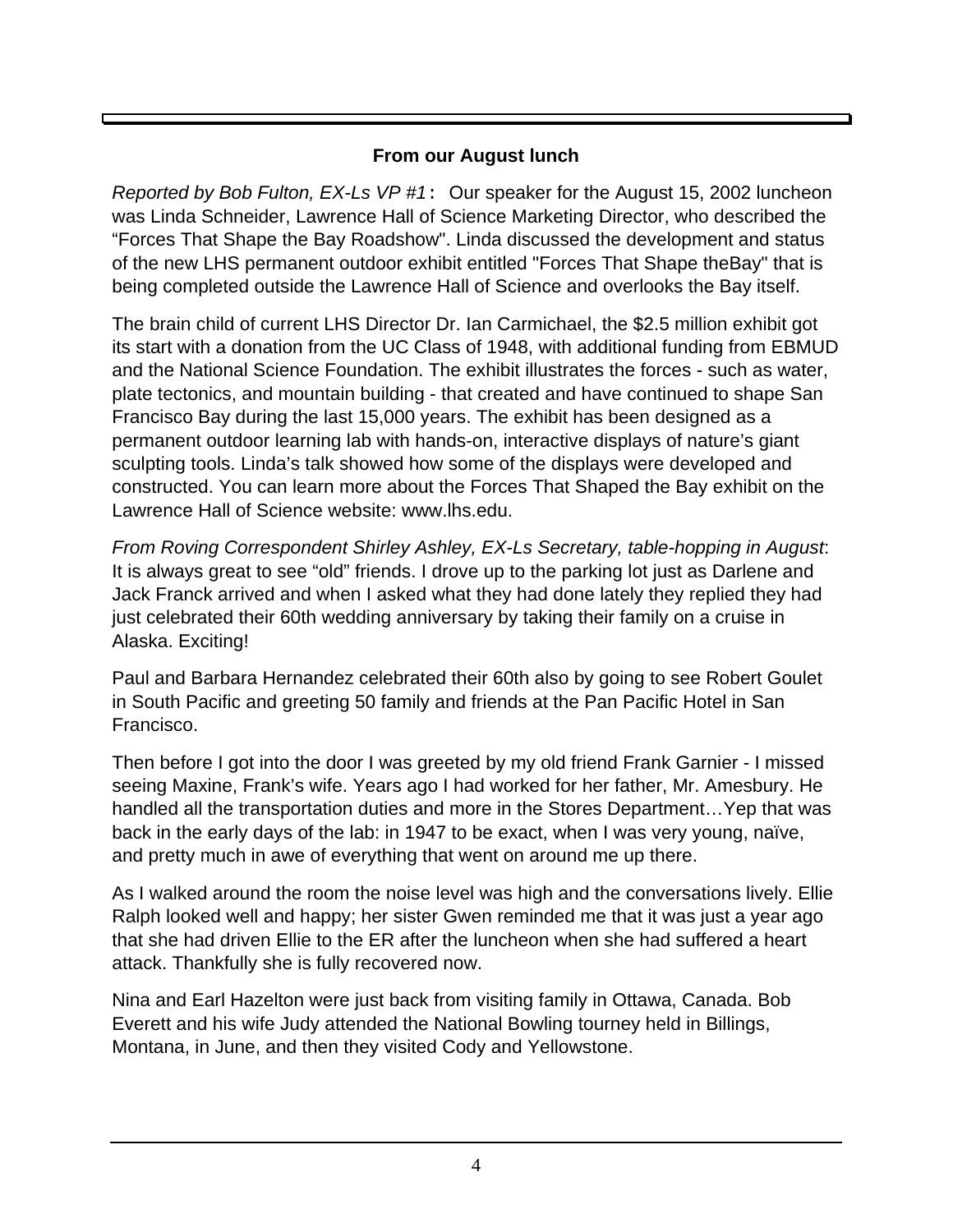Elmer Silva received the Most Valuable Shooter award for the year 2002: quite an accomplishment for a gentleman his age. (He's the one who referred to age…Elmer always looks the same - young and healthy!)

Dick Burleigh and his wife have reservations to go sailing on the Potomac yacht August 28th to get close and personal with the tall ships as they enter San Francisco Bay. He promised to send a report of that adventure.

Winnie Baker and her husband took an extensive road trip through Wyoming and So. Dakota: Jackson Hole, Yellowstone etc. That is another trip we can look forward to reading about.

Ken Lou reported that Rod Byrns had had a bad fall in his house and wasn't discovered until the next day; he is now in the Berkshire rest home in Berkeley (on Sacramento Street, Room 219), and Ken says he is sure he would enjoy hearing from his old friends.

Bud Larsh, a member of the Napa Valley Wine Library, recently attended a wine tasting event at the Silverado Country Club. He also took in a tasting session held at several different fancy S.F. hotels - this time the spirits were brandy, whiskey and cognac.

Don Blackman and his wife had a great trip journeying through 17 states. Their report appears later in this issue of the newsletter. (See "An Eastern Spring" in *Trip Reports*.)

Before our speaker's presentation, President Bob Birge introduced our new editor, Dave Stevens, and guests from LBNL Randy Scott, Head of Human Resources, and Benefits Manager Richard Takahashi, who were instrumental in securing the Ex-Ls collaboration with the Berkeley Retirement Center. He also had us greet Bob Frias, a retiree who has lived in Aloha land for 10 years…In fact he lives on Maui, which prompted a quip from the audience asking if he had a guest room; he replied "the whole beach." Then Bill Bigelow was asked to stand up and take a bow. Bill will be celebrating his 93rd birthday very soon. Many of us in the audience were hired by this gentleman. He holds a very special place in the making of the history of the lab (first as the Rad Lab, then as LBL and now LBNL).

The door prizes were picked up by Marge Glicksman: liqueur; Chief Silva: box of candy (which he *said* he was going to give to his wife); and Nina Hazelton: Kahlua.

#### *Luncheon Attendees:*

Maxine Adams John Anderson Shirley Ashley Bob Avery Bill Baker Richard Baker Winnie Baker Tom Beales

- Bob & Elizabeth Birge Don Blackman Igor Blake Henry & Amy Brendel Dick Burleigh Chet Cernac Per & Eleanor Dahl Robert & Judy Everett
- Warren Faust Jack & Darlene Franck Bob Frias Bob Fulton & guest Linda Schneider Frank Garnier Bill Gilbert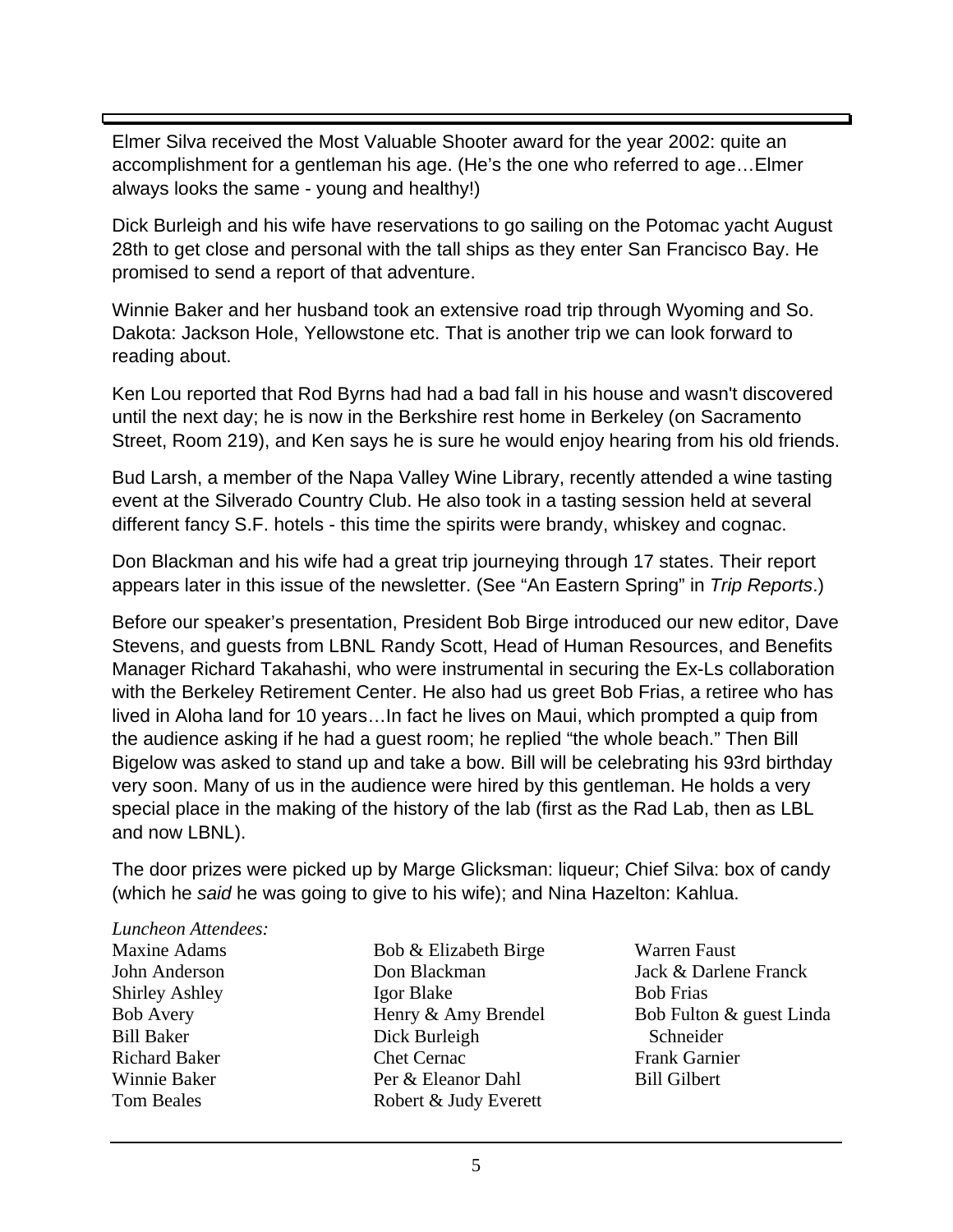Abe & Marjorie Glicksman & guests Phil & Thora Bean Earl & Nina Hazelton Inge Henle Victor & Christine Henri Wini Heppler Paul & Barbara Hernandez Roger & Lois Hughes Richard Johnson Joe Katz Robert & Barbara Kaufmann Al & Alna Kleid

Don & Joan Landis Bud Larsh Branko Leskovar Ken Lou Jo & Ed Lundberg Don Lundgren Bob Miller Robert & Jo Morris Bob Mortiboy Charles Ogden Conway Peterson Terry Powell & guests Randy Scott & Richard Takahashi

Don Prestella Ellie & Gwen Ralph Lou & Rita Reginato Ed Reioux Sig & Cindy Rogers Clay Sealy Ben Shuey Elmer Silva Dave & Sally Stevens Hugh & June Stoddart Marilyn Taylor Fred Vogelsberg Dick Wolgast Gertrude Young

#### **Editor's Note**

This issue contains two articles that I mislaid in the confusion of the changeover last quarter. *Mea culpa*. It also has a mix of sans-serif (as in the reports from the August luncheon) and seriffed (as in this note) type fonts. I have heard conflicting reports about which is easier to read. Please let me know what you would prefer: all sans-serif, all serif, or an artful mix. And remember to send me (Shirley says she doesn't mind forwarding them, but better you should send them direct to me) your comments on the newsletter, suggestions for improvement, and articles or ideas for articles. E-mail is preferred (david\_stevens@attbi.com); snail-mail is Dave Stevens, 1107 Amador Ave, Berkeley, CA 94707; telephone (least preferred) is 510-524-2904. Thanks—

#### **New EX-Ls Webmaster**

Dick Baker has agreed to take on and maintain the EX-Ls web site, at www.lbl.gov/ex-l-express. If you have any suggestions for content or format, please contact Dick at (ROBaker@attbi.com) or the Editor (david stevens@attbi.com).

#### **ClickSilver: Bringing computing to elders**

If you are a cable television surfer you might have stumbled upon an episode of *Tech TV* last June that featured former LBLer Gloria Bayne describing her newest volunteer experience: teaching seniors how to use the Internet. A couple of years ago she hooked up with Albany School swimming mate Anita Goldstein to form ClickSilver, a group dedicated to teaching older adults how to take advantage of computer technology. After finding a senior residence that was receptive to the idea (Claremont House), they set about recruiting volunteers, securing computers, and seeking solutions to some of the problems specific to senior and disabled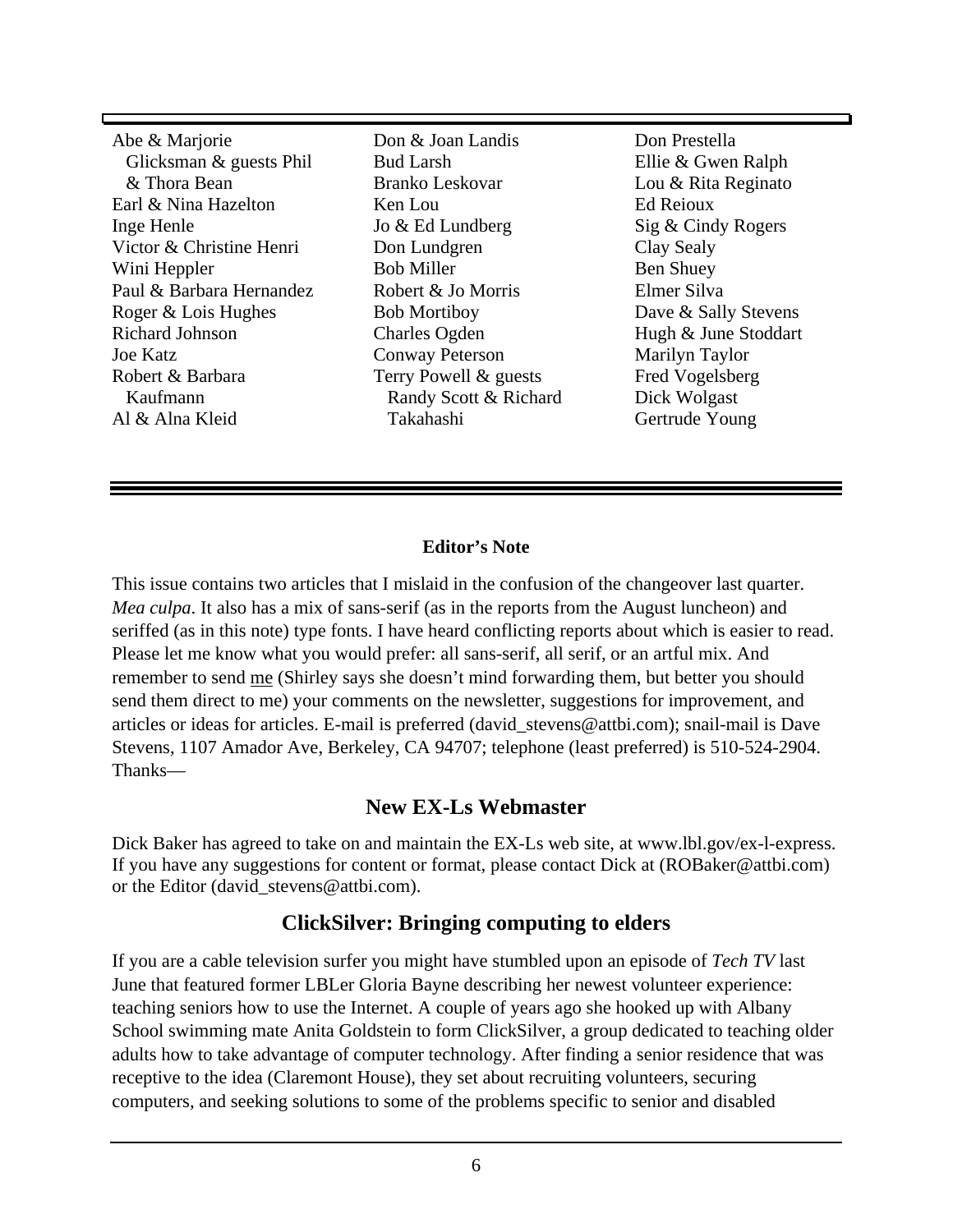learners. For example, they quickly learned that many potential beneficiaries of computer technology avoid computer use simply because their old eyes can't see the icons clearly enough. Others avoid computers because they never learned the standard typewriter (QWERTY) keyboard layout. Through serving as interns at Berkeley's Center for Accessible Technology, Gloria and Anita learned that there are simple fixes for these and other senior hurdles to computer literacy. For example, most systems allow the user to increase the size of icons, and there are alphabetic keyboards that one can substitute for QWERTY. [If you are QWERTYcompetent and want to get a sense of the frustration felt by non-typists when facing a QWERTY layout, try using an alphabetic layout for a while.]

Through the tutorial programs—now serving Chaparral House as well as Claremont House— ClickSilver is opening new worlds to new communities of users. By starting with e-mail and games (some elders must give up even solitaire because they can no longer shuffle the cards) they are led gently into the vast resources of the Internet. Gloria and Anita would like to expand the program to at least one additional residence house, but even that modest expansion requires more volunteers than are currently on board. If you are interested in helping, you can contact them at gjbayne@aol.com or anitagold@aol.com.

# **November Luncheon talk**

Though Deputy Laboratory Director Sally Benson unfortunately had to decline because of a conflict with a Canadian conference, the Ex-Ls are lucky to have the Lab's Director of Engineering, Jim Triplett, come to talk about the forward momentum of engineering at LBNL with its Design Works and Technical Integration Group activities that specialize in cutting-edge design engineering support on small-to-medium projects.

# **How to send e-mail messages without propagating a list of cc: names**

Some e-mail messages have a tendency to collect long lists of cc: names. If you would like to forward a message without such a list, you can follow these easy steps:

1) Highlight the text of the original e-mail and then right-click and copy the text. [This creates a copy of the message with no distribution list.]

2) Click on "Mail" and then "New Message". Paste the original copied text into the new message window. Send the message to those with whom you'd like to share this cleaned-up message by placing their e-mail addresses into the Bcc: field of the e-mail header. [This hides the distribution list from the recipients.] Your recipients will then not need to do clean-up on the message before sending it on to another set of friends.

Note 1: These instructions are valid for MS Outlook [Express], and may need some minor tweaking to work on Macintosh. I believe the key is the use of bcc: rather than cc: for your distribution list, and that should work on any reasonable mail system. When you use bcc:, though, you need to remember that no recipient sees the names of the other bcc: recipients, so this won't work in contexts where you want everyone to know who all the recipients are.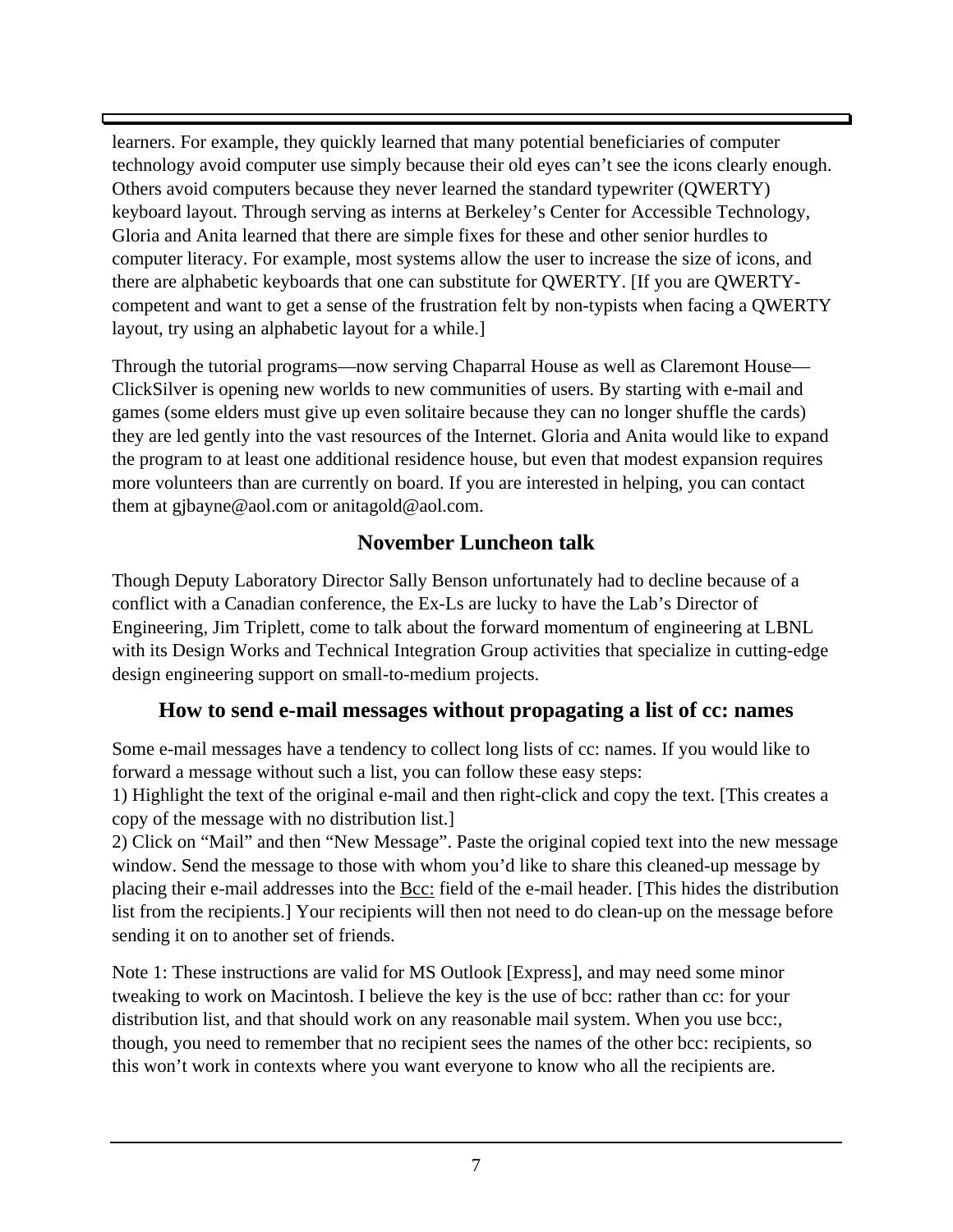Note 2: If your mail system is configured without the Bcc: header, you may need to do the following: Select "View" in the menu bar located at the top of the window in which the message you are *writing* appears, and toggle "All Headers". The Bcc: field should appear below the Cc: field. Once you have done this, the Bcc: field should appear each time you create a new message from scratch or by forwarding or responding to a message, unless you remove it by toggling the "All Headers" field again.

# **Trip Reports**

Editor's Note: The first two articles should have appeared in the last issue. My apologies to Geores and Maxine.

# *The Grand Canyon – Part 2*

Geores Buttner

#### **Babs**

After the first step down Bright Angel Trail one can forget about archaeological digs for Neanderthal. This is a 250-million-year step, or about a hundred times the total existence of humanity.

This sentimental sedimentary rock now underfoot, besides supporting some fortunate Douglas firs that have their toes firmly planted in precarious crevices of trapped fertile soil while enjoying panoramic vistas of clouds that are devouring vast chunks of topography seeming to be a thousand miles away, also felt the feet of Tyrannosaurus Rex. Kaibab (Babs) was fully grown before Jurassic met Triassic, at around the time when separation of the super-continent Pangaea was only a prokaryotic chicken scratch away from reality.

# **GG's (Great Grandmother Earth) Grand River**

The next mile down, to the Rio de los Misterios, is worth a billion and several hundred thousand years' change. The *Misterios* label was pinned on by an Indian called Rosita (or maybe it was Joaquin), who noticed from a lofty point of view atop the North Rim that the terrain upriver is thousands of feet lower!!?? A few hundred years later a confused geologist took note of the fact that not only does the river flow against the tilt of the strata but also *across* lines of faults instead of *along* them, a far cry from the normal path of easiest resistance that any sensible river would follow. Thus the Colorado River's canyon-creating path through the higher altitudes of several large sections of the huge Colorado Plateau is a mystery and is still under debate as to the method (or sequence of events) used to accomplish this feat, which seems an unlikely outcome in a challenge to the force of gravity and an ostentatious defiance in the face of logic.

Whatever the method, the result is not only a masterpiece in the art of earth carving and a smile wrinkle in GG's cheek, but as well a heavenly haven for the great-grandchild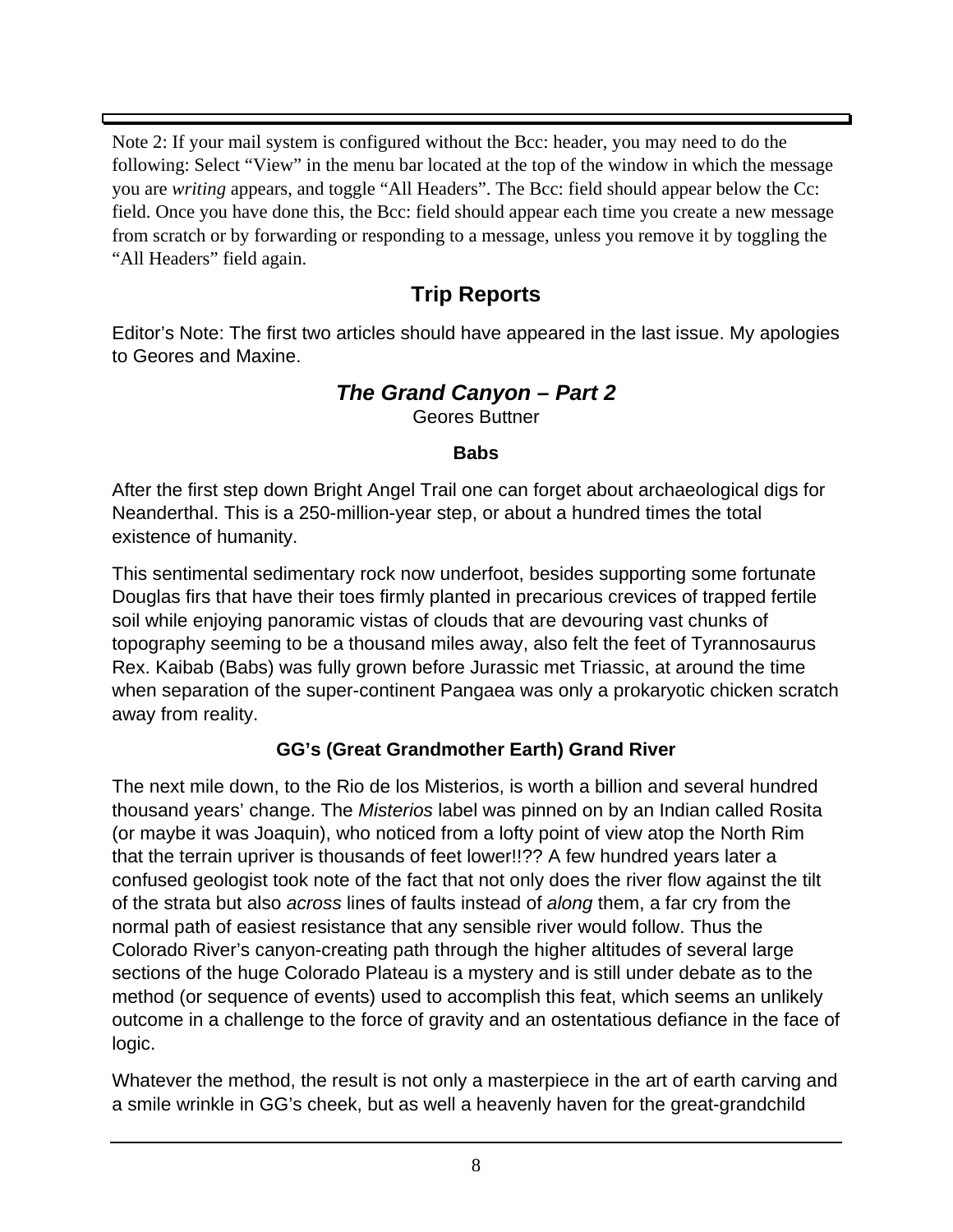anthropopogist, archaeologist, adventurist, backpacker, river runner, plain old viewer, and confused geologist.

Of special significance, the river has created a vast and enchanting history library unchallenged. Amongst these pages of ages, chaptered *Kaibab*, *Toroweap*, *Coconino*, *Hermit*, *Supai*, *Redwall*, *Temple Butte*, *Mauve*, *Bright Angel*, *Tapeats*, and *Vishnu*, perusals get an urge to slow down…listen…backup…and catch up. After all, each foot of vertical descent down as far as the missing pages between Tapeats and Vishnu, known as the *Great Unconformity*, averages a fifty-thousand-year staggering stack. As well, this is a library you can float on a raft through, stop, and climb up and down the shelves of, a library to get a cool refreshing shower in while exploring its aisles. (More aisle-exploring and other great stuff to come.)

## *Do you want to kiss a whale?* Maxine Adams

The Sea of Cortez is one of the most exciting, unspoiled, and relatively untraveled parts of our world. One of the best ways to experience it is via a small-ship cruise. Ours began with an air journey from Phoenix to La Paz, Mexico, where we boarded our nautically-mobile home-for-a-week.

On our first morning, the Captain awakened us to a call on deck. There in the waters were dolphins as far as the eye could see…in the distance, a blue whale (the largest animal in the world)…and swimming alongside the ship, a huge manta ray. It was a great beginning to our adventure.

Throughout the week we enjoyed leisurely afternoons for swimming and snorkeling and long walks on the beautiful Isla Espirítu Santo in the company of several naturalists. One afternoon after our day of playing ashore, we returned to the ship only to find that the chef's crew had abandoned ship…and set up the barbecues on the beach, where they were preparing steaks, ribs, corn-on-the-cob, and salads. We were ferried in in Zodiacs (small but very seaworthy inflatable boats), and enjoyed the evening with a big bonfire under the stars, serenaded the while by a young troubador with song and guitar.

Every evening we gathered on deck at sundown to see who could spot the elusive (in temperate latitudes, at least) *green flash* as the last trace of the sun disappeared below the horizon. Each day, those who wished to snorkel with the sea lions were provided with wet suits, flippers, and facemasks, while the less energetic investigated the local seas in Zodiacs. One day included a cruise past the spectacular Friar's Rocks at Land's End and into Cabo San Lucas, where we were able to explore the town.

The biggest thrill was our last day, in Bahia Magdalena, on the Pacific Ocean side of the peninsula, to view the breeding and calving area of the California grey whale. A 60-foot mother with her 20-foot two-week-old baby swam under our Zodiac, gently pushing us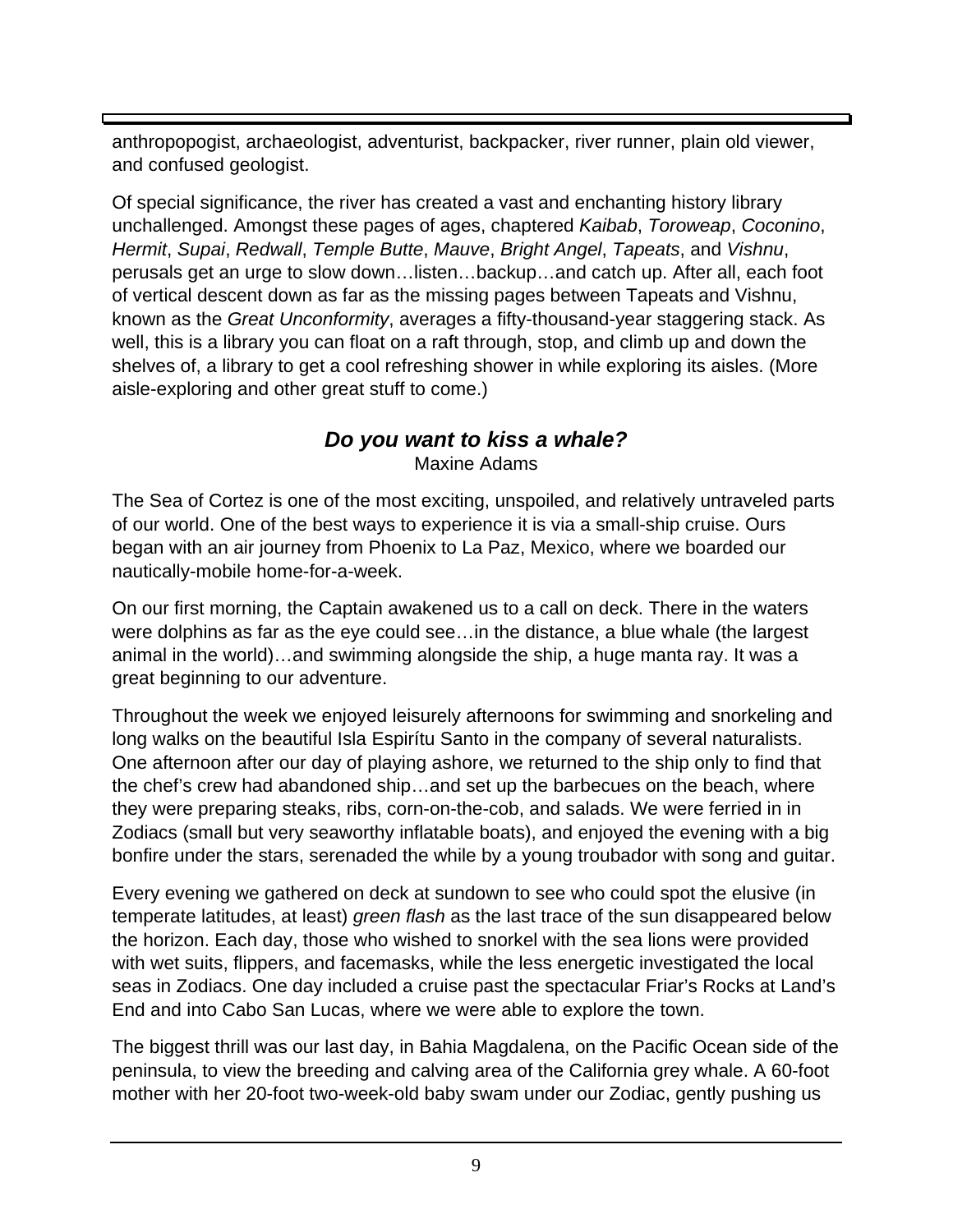along while the baby practically jumped into the boat. He allowed us to pet and kiss him for about 45 minutes before mother and child swam away. It was a moment I will never forget. I hope they are well and will return next year. Gentle giants.

One of our most severe trials was limiting ourselves to a sensible amount of food: There was a pre-breakfast for the early risers, a regular full breakfast, lunch, and dinner, and the occasional snack or cookie. A nice closing to each day was when we gathered in the bar and the staff showed videos of the day's adventures.

### *Brief impressions of the Galapagos and the Sacred Valley of the Incas* Dave Stevens

The following thoughts originated in a 19-day visit to two other-worldly locations that have had an influence on contemporary life and thought far beyond what one would expect from the unprepossessing appearance of the one (Galapagos) and the brief flourishing of the other (the Incan empire).

The Galapagos are true desert islands, small, nearly barren, nearly devoid of fresh water, isolated from the mainland and from each other, visited by recurrent ecological catastrophe (vulcanism, deluge, drought) even before man and his companions began their predations. The consequences of this crisis-laden isolation spawned a profound revolution in scientific thought, a revolution that is still being fought on religious grounds. There is a sense of Eden there, in the indifference with which many of the native species view man. There is also a sense there that life is a struggle against overwhelming odds. One understands why a sea turtle lays so many eggs when one sees the gauntlet the hatchlings must run: There are frigate birds waiting to gobble them up as they emerge from the egg, and should they make it to the sea (none got more than a few inches from the egg while we were watching), there are sharks and golden rays waiting at the surfline to snap them up.

One island has been nearly denuded of vegetation by feral goats, descendants of herds left there by whalers and pirates as a renewable food supply; many of its land species have become extinct through loss of habitat. One island has no hawks, so the owls hunt by day. There are lizards that swim and feed underwater (on algae). (This so surprised Darwin that he tossed one back into the ocean three times and watched it swim back to him before he was convinced it was truly swimming.) There are birds that would so prefer to swim that they have lost the ability to fly: penguins north of the equator and cormorants whose wings have atrophied to the point of absurdity. There are birds with brilliant blue feet, and others with brilliant blue bills and red, prehensile webbed feet. Here, perhaps more than anywhere else in the world, we can see how creatures have grown in many odd ways to meet the challenges of an unforgiving environment.

The Galapagos provide a sea-level view of some of the strangeness of life. From the Galapagos we went to the Sacred Valley of the Incas, where we received a higher-level view of the world: The Sacred Valley ranges between about 5,000 feet and 13,000 feet above sea-level. Much of the Inca colonization was carried out above the tree line; they had no wood, so they became the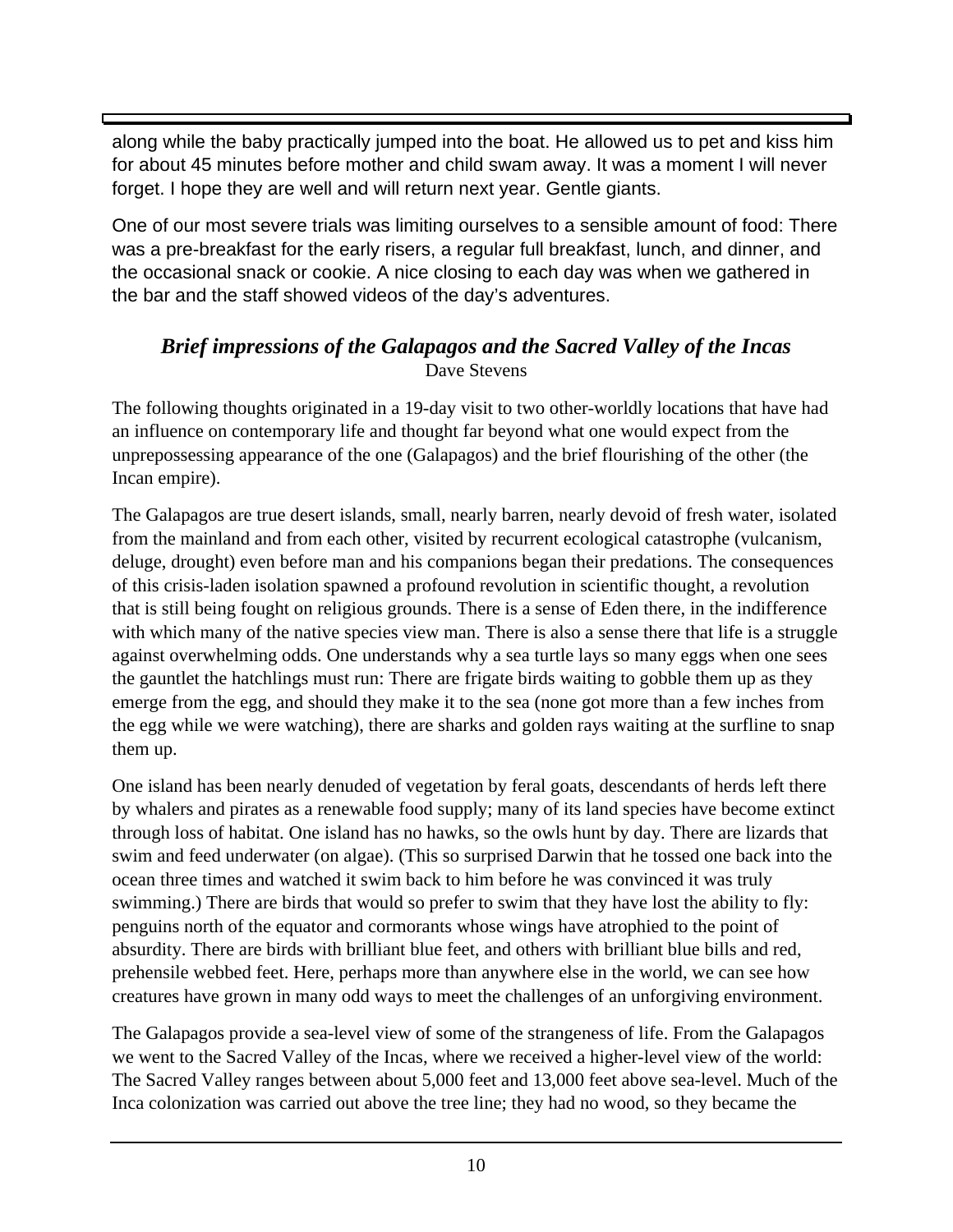greatest stone masons the world has known. Without a written language (although they had a code (using knotted string) for accounting purposes), without the wheel (although they may have had ball bearings (!)), and with only rudimentary technical metallurgy (they had bronze but no iron; their goldwork was probably superb, but little of it survived the Spanish amalgamation process) they conquered and governed an empire that was longer than the full extent of the Roman empire. The Spanish destroyed much of their ceremonial architecture, but they left their terraced hillsides, which still support productive corps and resist erosion. The Incas were the culmination of a series of civilizations about which we know relatively little, and they lasted only 400 years until they were obliterated by smallpox, civil war, and the Spanish. And yet they were not obliterated, because the Spanish were unable to move much of the stonework (they buried at least one temple because they couldn't destroy it), and they never found what today is the Inca's most revered achievement.

The Spanish should have known about Machu Picchu because their contemporary native Incas did, but they never found it, perhaps because it had been abandoned before they came. It is not the largest Inca ruin (the citadel at Pisac is much larger), nor the most important religious site (Saqsayhuaman and the temples of Cuzco were the religious center), nor even the most important archaeological site (Ollantaytambo has provided more insight into Incan construction methods), but it has the most magical, mystical, and majestic surroundings: on a narrow saddle between two smallish conical peaks, 2000 sheer feet above the Urubamba River, a sweeping curve of which nearly surrounds its base. Its purpose is still not known. Harem, nunnery, pilgrimage site, agricultural research station, summer home have all been suggested. Indications are that it was carefully abandoned (i.e., not in panic), perhaps even before it was finished. The few archaeological remains have failed to elucidate either its purpose or the reason it was abandoned. Whether or not it was the object of spiritual pilgrimage when it was a living city, it has become a modern pilgrimage site for those seeking a oneness with the universe, especially at dawn.

# *An Eastern Spring*

#### Don & Yvonne Blackman

This April was a very special time for us: Our daughter was getting married in New Hampshire (where she lives). We seized the opportunity not only to visit New England for the wedding festivities but also to visit a cousin and family in Pensacola, FL, that Yvonne had not seen since she was 13 years old.

We flew into Bradley Airport, Hartford, CT, where we rented a car and arranged to turn it in when we reached New Orleans. Our first stop was Claremont, NH, where we visited with all the family, because, of course, the whole gang gathered for the big event. It was a truly beautiful ceremony held in a very small and very old New England church. For the reception, a bed, and breakfast, the tennis club on Lake Sunapee was the perfect finish to a wonderful celebration.

Then the newlyweds went off to Quebec for their honeymoon and Don and Yvonne said goodbye to all the family and headed south. The journey took us through 17(!) states. The April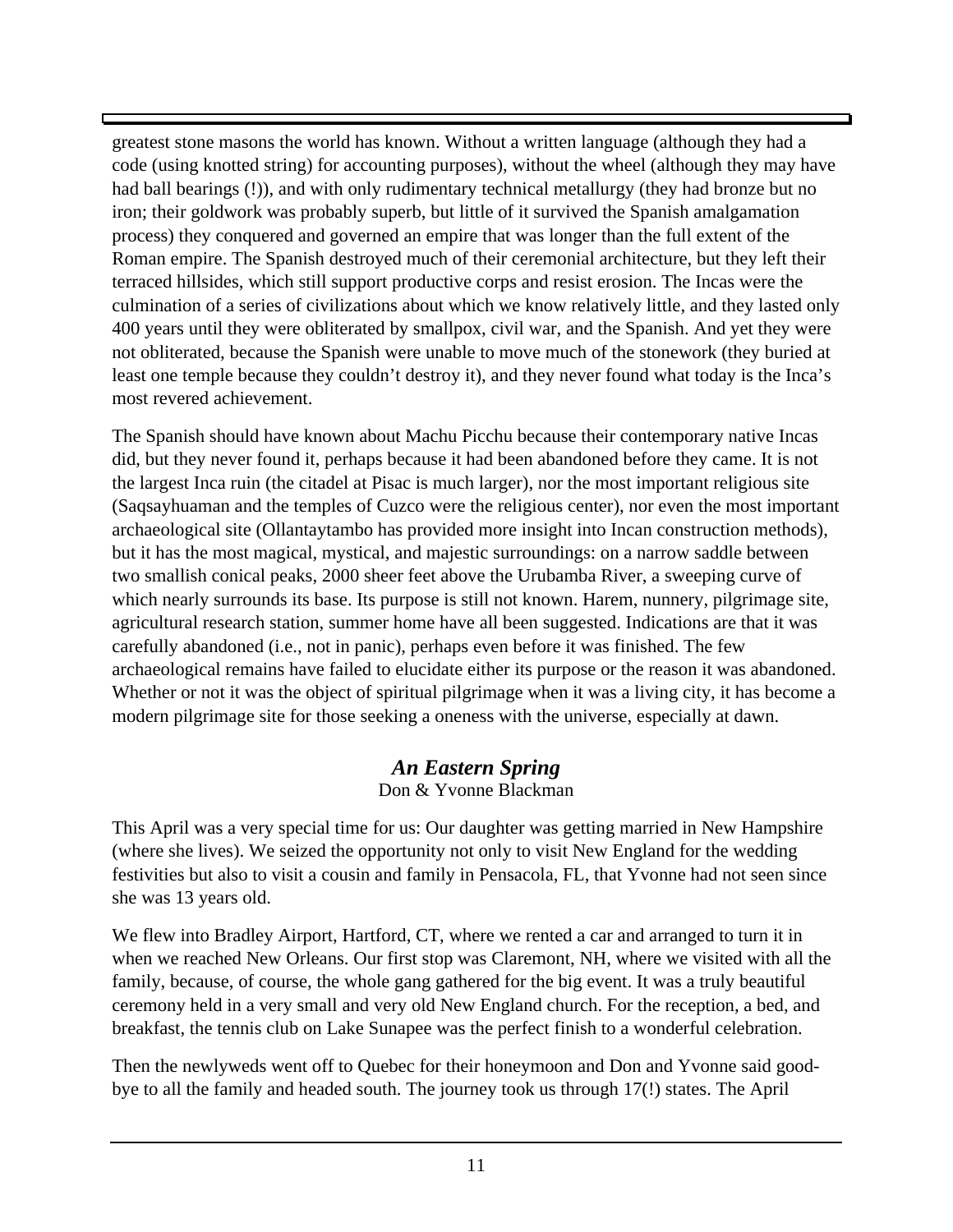weather was warm enough for light sweaters and shorts most of the time. The highways were perfectly manicured, and the dogwoods, with their lacy flowers bursting out between the large and stately evergreens, were out of this world.

We had a marvelous time at Yvonne's cousins'. Don and cousin Bob spent a day at the Flight Museum while the girls went shopping. We had two days there, being served all those wonderful southern meals…what a treat!

Then we had to say "Good-bye", but promised not to wait another 50 years to visit again. On to New Orleans and the jazz festival and the French Quarter. No visit to N'Orleans is complete without going to the Café du Monde for their chicory coffee and those incredible beignets, served as only this famous place serves them.

After another two days, we dropped off our rented SUV and boarded the plane for our return to the real world.

We plan to do this again, going more along the Atlantic coast, through the Carolinas and Georgia. We've been told Savanah is just fabulous and a "must see". There is so much beauty in this wonderful country of ours, so much to see and be proud of here in America, and we all know how privileged we are. GOD BLESS AMERICA!!

# *The Great Wall*

Shirley Ashley

When I read in my newspaper the other day that the Great Wall is crumbling and that access to it may become limited or even forbidden, I relived the feelings of great joy and excitement I felt when I stood on that marvelous creation of stone three years ago. The very fact that I, at my age, could stride up the steps to the second platform seemed a miracle. My son sprinted on to the top leaving me on the small way station tucked onto the side of the mountain - a place where you could relieve yourself squatting over a sheltered hole, buy bottled water, and look through a very limited selection of T-shirts.

The best part of that way station was that there were three young Chinese students manning it two boys and a girl - with study books spread before them. Of course they spoke no English. Luckily, however, before leaving home I had conned my Chinese professor into preparing cards for me which had my questions in English on one side and his Chinese corresponding symbols written on the other. So while the young people smiled at me and giggled we "chatted" by using the cards. Apparently, I had piqued their curiosity when I first walked out onto the platform. As I looked out over the valley I had been so overcome with the beauty of the scene that I flung my arms toward the sky and exclaimed "Thank you God".

A small stone building was perched on one side of the rim, obviously a religious shrine placed where it would be visible from all directions, and as I watched, a train chugged its way slowly up the side of the mountain, on its way, I was told, to Russia.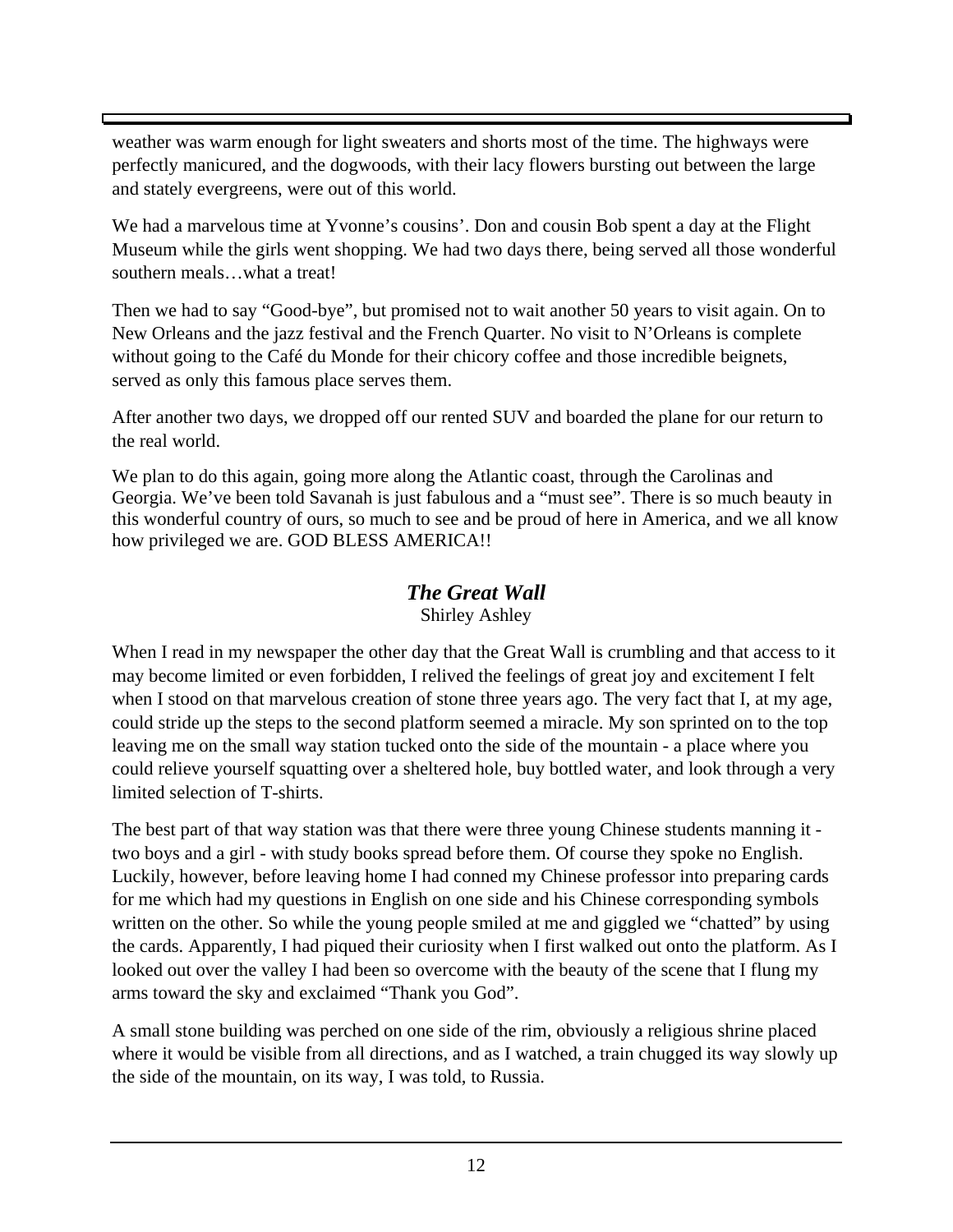I couldn't resist the temptation to do a little Tai Chi in that setting and to my utter surprise and delight one of the young men joined me - bowing first to ask permission - so together we completed the form I had started. The other young students clapped their hands and smiled and laughed. As I started to return to the stairs to descend, the young girl clasped my hands. They all waved good-bye.

Back on the wall I sat on the wide stone steps to rest before starting down. As I was looking out toward the beginning of the wall I was approached by a young Chinese officer in uniform (red rimmed cap, tailored uniform with a few medals on his jacket, shiny black boots) and two of his soldiers. They smiled, shyly looked at me then at their cameras. They wanted to have a picture taken with me. Of course I agreed. Unfortunately I had let my son take my camera so I couldn't get a picture of them, but when I saw the pictures my son had taken from the top of the Wall I had no regret. They were marvelous to behold. The officer then sat next to me and with the help of hand gestures and my cards we conversed. He said a word which I knew meant Grandma and I nodded my head. Then I pointed up the stairs and said the word for son (which I don't remember now).

As the time got short I knew I should start down the stairs and return to the bus. I also knew my son would sprint down from the top and meet me at the bottom so I got up and started my way slowly - taking care not to fall. The stone steps are uneven - some are high while the next one may be very small so you need to be careful - I found that going down took more concentration than traveling up. Suddenly I felt a strong hand on my arm and when I looked up I saw the officer smiling down at me. He then escorted me down while his two companions, one in front and one in back, joined us. When our little procession reached the bottom we were met by a cheerful Chinese girl who rushed toward the officer who gathered her in his arms then took her hand and nodded toward me - he tried in very poor English to say "Thank you American Grandma." I left then as they waved good-bye to me smiling and nodding. When I reached the nearly filled bus the guide and passengers who had been watching our exchange, clapped and called out "Way to go Shirley." It was a special adventure - a day to remember with a smile.

# **Luncheon questionnaire**

In its never-ending quest to please the membership, the Board is investigating the possibility of employing venues other than Spenger's for the quarterly luncheons. To this end we have included a few questions along with the luncheon reservation form on page 17. We would appreciate your input on these important questions. Suggested restaurants need not be limited to Berkeley, but the Board is unlikely to consider sites outside the greater Bay Area.

# **Introducing the EX-Ls to potential members**

Page 15 consists of a new brief fact sheet, invitation to potential new members, and application form. It is the intent of the Board to have a copy of this sheet placed in the exit package received by retiring LBNL employees. In the meantime, if you know of any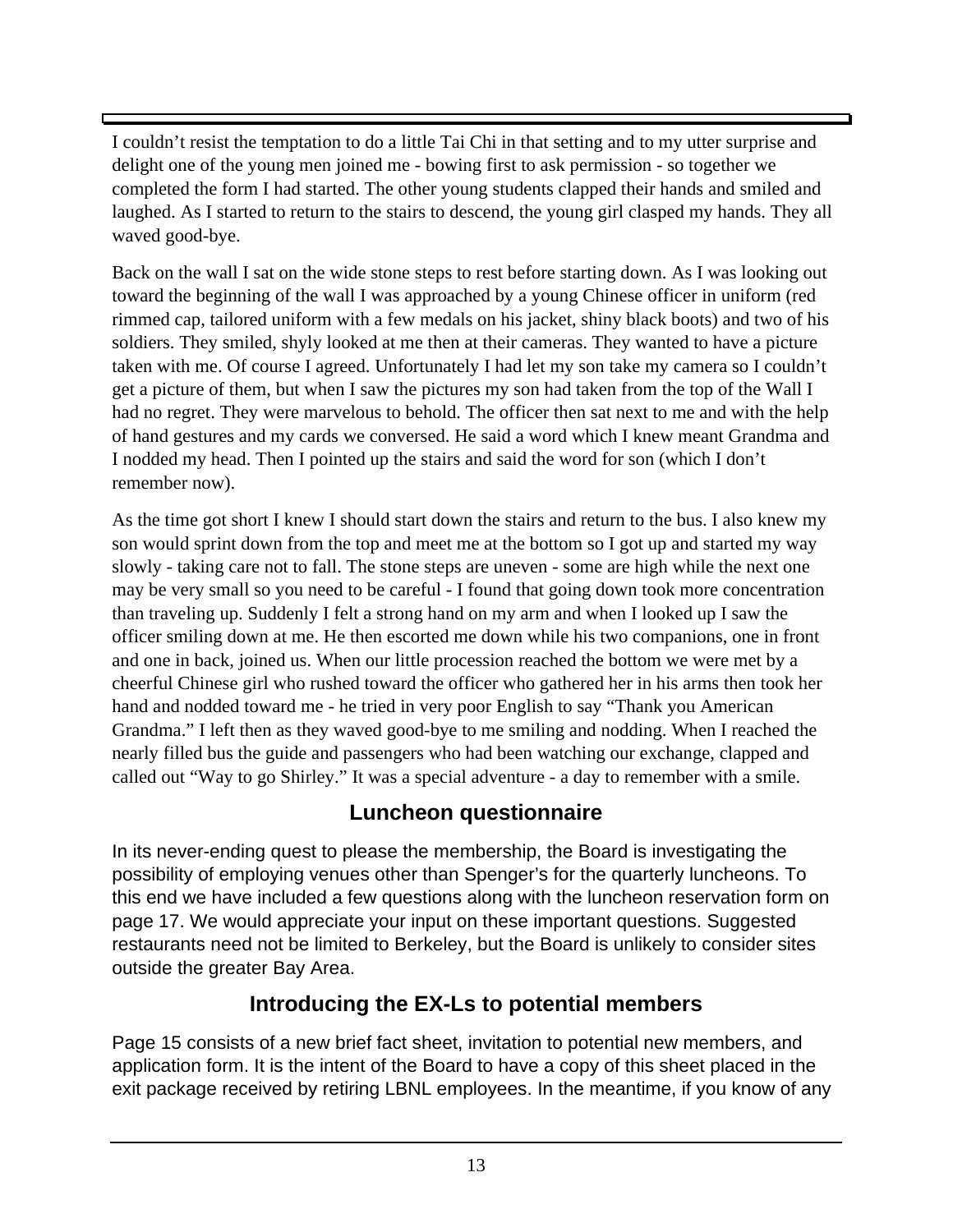former employees who are not yet members of the EX-Ls, please tear out the sheet and hand it to them. Additional copies may be obtained from Bud Larsh or the editor.

#### **EX-Ls charitable contributions for 2002**

Every year since 1984 (with the exception of 1985), the EX-Ls, through the Board of Directors, have made occasional charitable contributions to local organizations. In recent years our contributions have been primarily to organizations providing support and assistance to the elderly. This year's recipients were the Bay Area Chapter of the American Red Cross and Meals on Wheels. (A full list of all past beneficiaries of this program will be published in January.) Suggestions for future contributions will be accepted by any Board member.

# From the lighter side of the internet

The famous Olympic skier Picabo (pronounced Peek-a-boo) Street is not just an athlete, she is a nurse. She currently works at the Intensive Care Unit of a large metropolitan hospital. She used to answer the phone as part of her duties, but is no longer permitted to do so. It caused simply too much confusion when she would answer the phone saying, "Picabo, I. C. U."

A bicycle can't stand alone because it is two-tired.

My sister had a boyfriend with a wooden leg, but she broke it off.

A chicken crossing the road is poultry in motion.

When a clock is hungry it goes back four seconds.

The man who fell into an upholstery machine is fully recovered.

The short fortune-teller who escaped from prison was a small medium at large.

When you've seen one shopping center you've seen a mall. (Alternatively, when you've seen one American Christmas opera you've seen "Amahl".)

Bakers trade bread recipes on a knead to know basis.

Santa's helpers are subordinate clauses.

Marathon runners with bad footwear suffer the agony of defeat.

# Happy Holidays



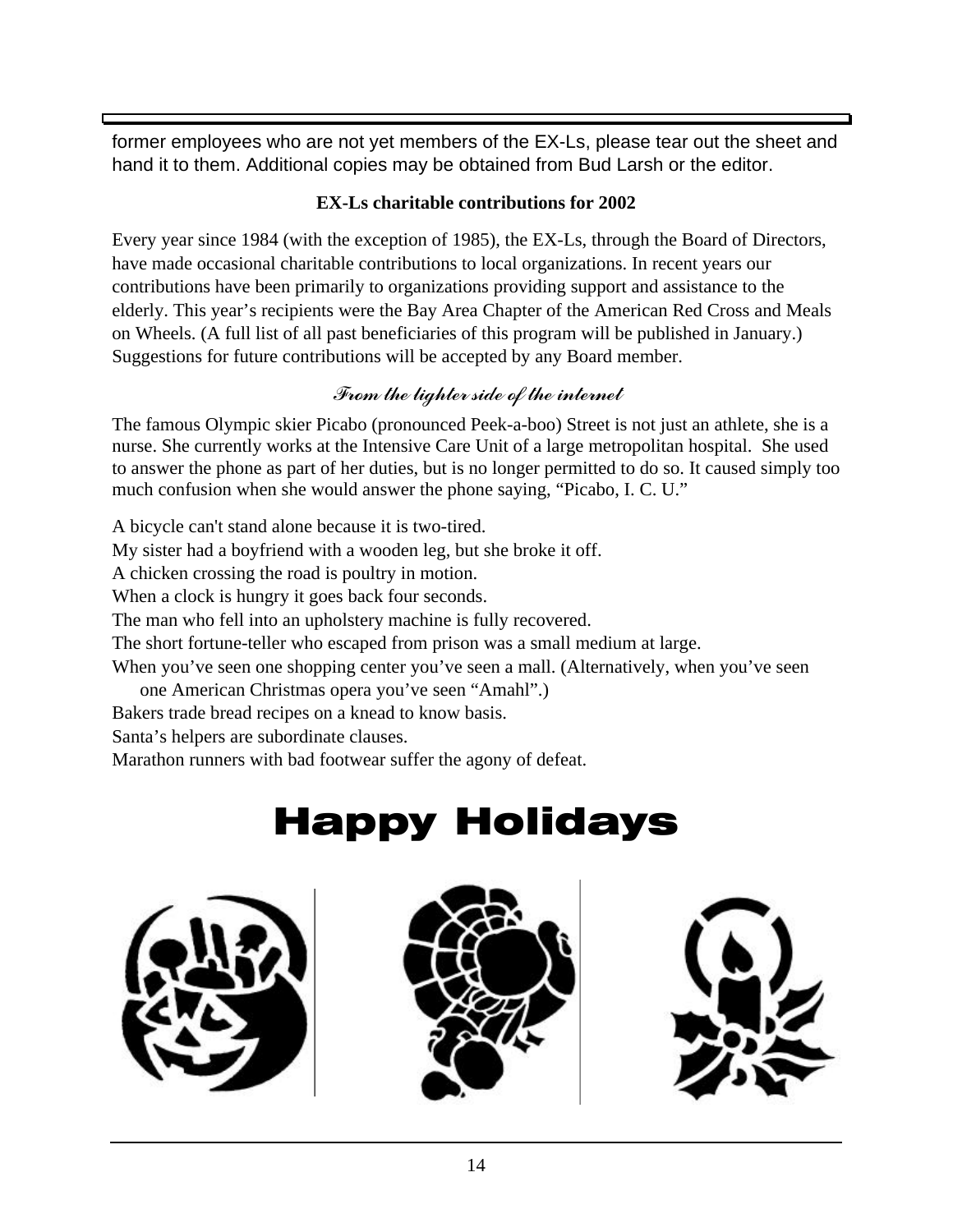# **WELCOME TO THE EX-L S !**

The EX-Ls is a group, founded in 1982, which is made up of retired and other former employees of LBL/LBNL. We have luncheon meetings four times a year, mostly at Spenger's in Berkeley, featuring speakers who give us an update on research at the Lab, or discuss topics of general interest from outside the Lab. Speakers have talked to us about Elderhostel, research on aging, the design and construction of the new Oakland/San Francisco Bay Bridge span, cholesterol problems, energy efficient buildings and appliances, and more.

The EX-Ls are part of the Lab's Employees Activities Association, which gives members access to the activities of that Association. As an example, the Employees Arts Council sponsors trips to local arts and cultural events such as major shows at the Palace of the Legion of Honor in San Francisco and the Nutcracker ballet at Christmas time. Members of the EX-Ls are invited to join current employees in taking part in these events. The EX-Ls have also recently become participants in the UC Berkeley Retirement Center, on a trial basis.

The quarterly EX-Ls luncheon is announced in our newsletter, the EX-Ls EX-PRESS, which comes out two to three weeks brfore the luncheon. The newsletter contains information about the luncheon, including a sign-up form, as well as news of members'activities.

Our annual dues are \$12.00, due in January, and prorated for new members who join during the year. The membership includes the spouse of the ex-employee. In addition to your name and address, we would like to have your phone number, and the name of your spouse, if you would like to have that included in our annual membership directory. To join, please complete the application below and return it with your check for \$12.00 made payable to EX-Ls and addressed to:

> Bud Larsh, Treasurer 610 Devonwood Hercules, CA 94547

If you have any questions, please call Bud Larsh , at 510-724-1202, or e-mail to AlmonLarsh2@juno.com

| Phone: ________________________ |  |
|---------------------------------|--|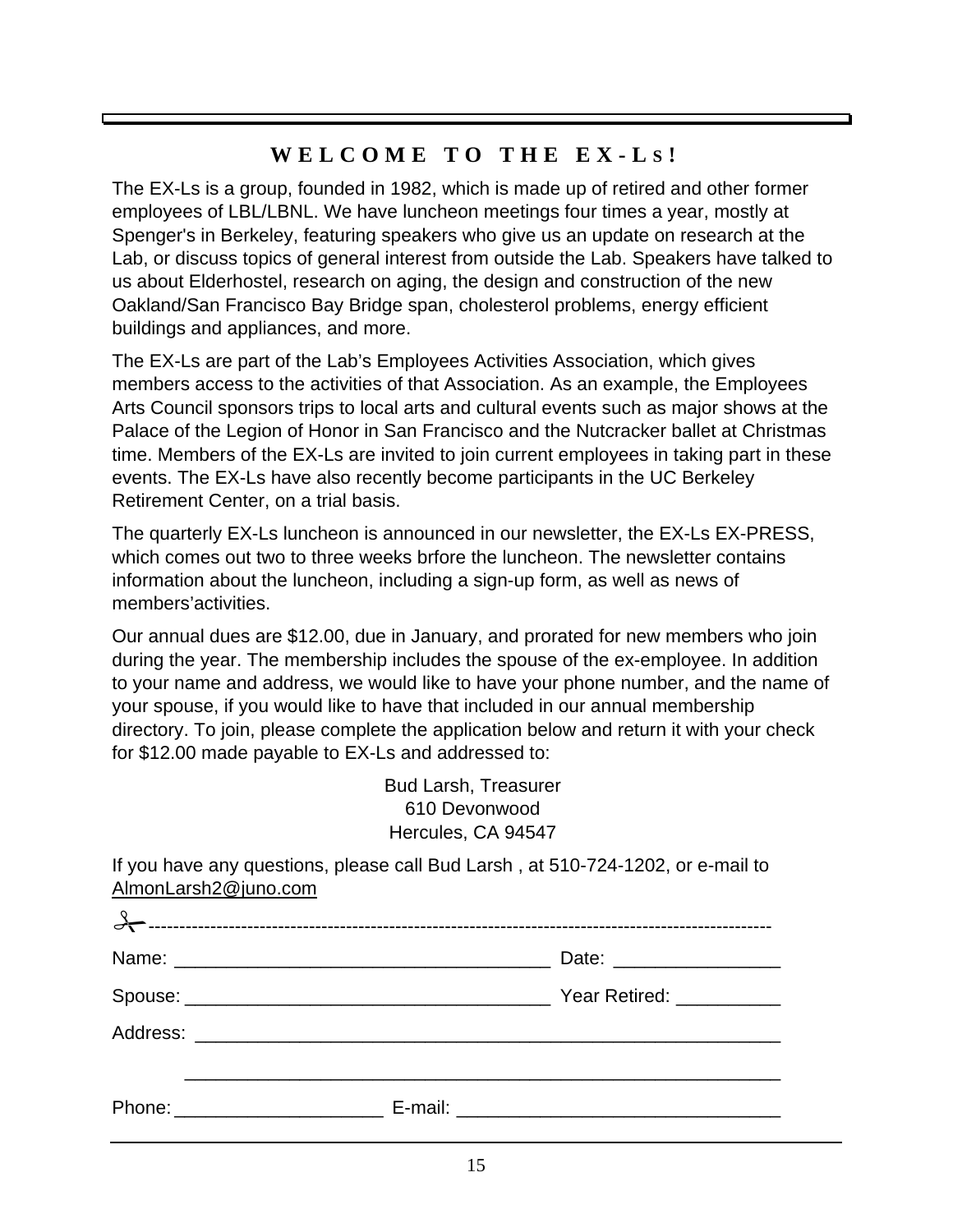# An early holiday diversion

Yes, I know it's a long way from Christmas, but this is the last newsletter of the year. Listed below are the titles of several familiar holiday songs as they might have been written by a pedantic academic.

Saint Nicholas has included this municipality in his itinerary

Cherubim and seraphim whose aural manifestations have impinged upon us from the stratosphere

The original Coward

Tintinnabula, the excessive use of which might cause argyria

Do venture into propinquity, every staunch and steadfast person

Merriment and good cheer in the direction of the terrestrial sphere

Listen! The proclamatory messengers produce artful and pleasant vocal sounds

Thou whistle stop suburb of Jerusalem

Jehovah grant you rollicking repose, adult males of politesse

Which pre-adolescent descendant obtrudes upon our consciousness

Nocturnal period devoid of acoustic phenomena

The thing manifested itself at the instant a night with no visual impairment was superseded by morning.

Spifflicate the corridors

The diminutive masculine percussionist

During the time that protectors of ovine groups surveilled their congregations in the dark

Thou sanctified interval between post-meridian crepuscule and the appearance of aurora

At some distance in a food trough for domestic animals

This triumvirate began its peregrinations in the house of Eurus

While you are at it, you might want to try your hand at showing why, to the computer generation, Christmas is actually Halloween! (If there is sufficient demand, solutions will be published in our next issue. Those unable or unwilling to wait until then may contact the editor directly (email preferred.))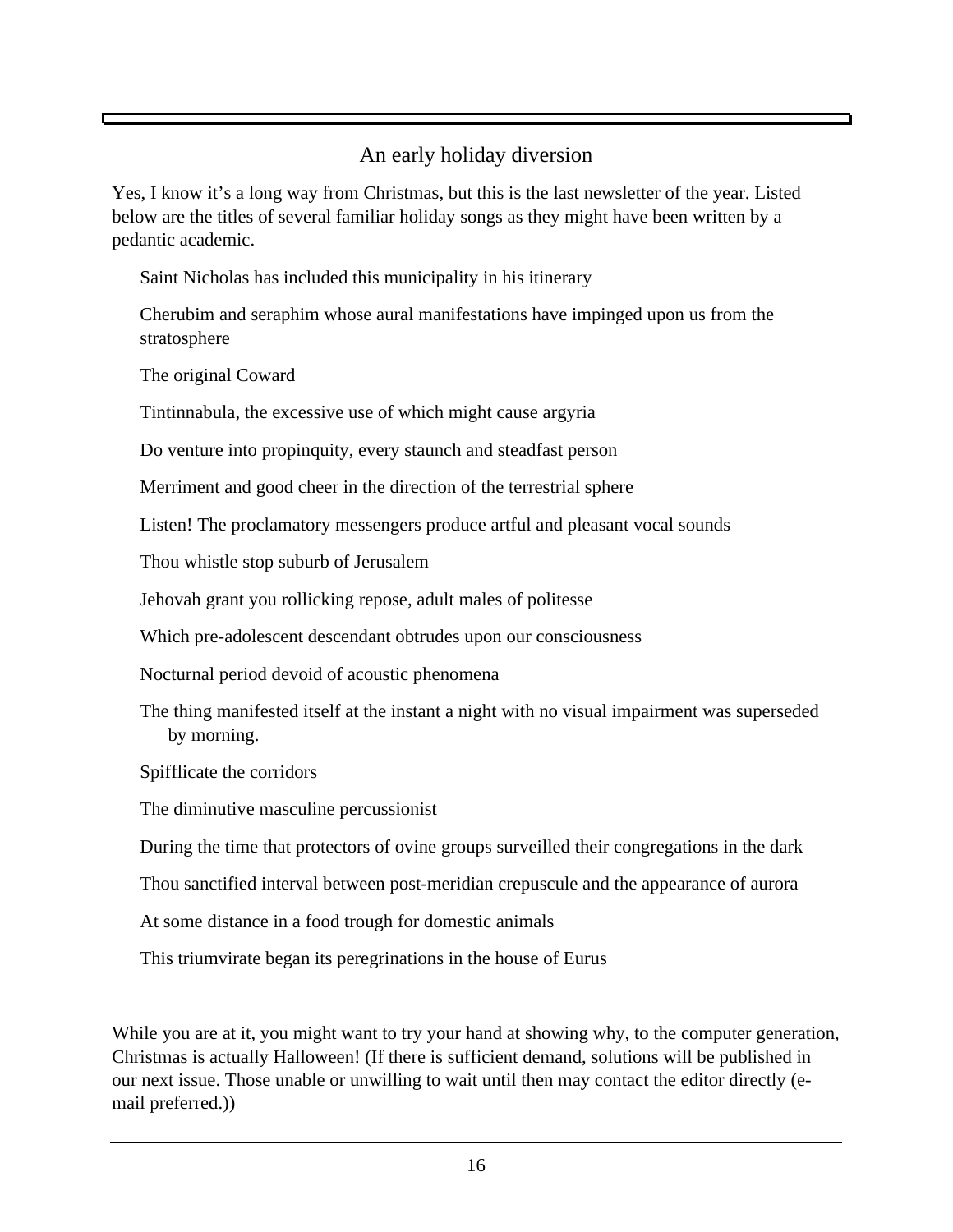| <b>IN MEMORIAM</b><br><b>WELCOME</b><br><b>NEW MEMBERS</b><br>None reported this quarter                                                                                                                                                                                                                                 |  |  |
|--------------------------------------------------------------------------------------------------------------------------------------------------------------------------------------------------------------------------------------------------------------------------------------------------------------------------|--|--|
| <b>Henry Brendel</b><br><b>Larry Custus</b><br>Janis Dairiki<br><b>Robert Gisser</b><br><b>George Huggard</b><br><b>Sandra Kronquist</b><br><b>Joanne Levering</b><br><b>Jorge Llacer</b><br><b>Doug Macdonald</b><br><b>Patti Powers-Risius</b><br><b>Stephanie Roth</b><br>Leo (Babe) Skvarla<br><b>Gordon Wozniak</b> |  |  |
| <b>SEE YOU AT THE NOVEMBER 21 LUNCHEON</b>                                                                                                                                                                                                                                                                               |  |  |
| To:<br><b>Inge Henle</b><br>820 Villa Lane #3<br>Moraga, CA 94556<br>Be sure to make reservations by November 15                                                                                                                                                                                                         |  |  |
| From:                                                                                                                                                                                                                                                                                                                    |  |  |
| <b>PREPAID</b><br>I plan to attend the EX-Ls luncheon<br>\$18 per person                                                                                                                                                                                                                                                 |  |  |
| I will bring ______ guest(s). Name(s) of guest(s):                                                                                                                                                                                                                                                                       |  |  |
| <b>Salad</b><br><b>Menu Choice(s):</b><br><b>Beef</b><br>Fish                                                                                                                                                                                                                                                            |  |  |
| Please make check payable to EX-Ls                                                                                                                                                                                                                                                                                       |  |  |
| I think we should always have lunch at Spenger's<br>Go somewhere else occasionally                                                                                                                                                                                                                                       |  |  |
| I would be willing to pay \$2 more somewhere else<br>The same as now<br>\$5 more                                                                                                                                                                                                                                         |  |  |